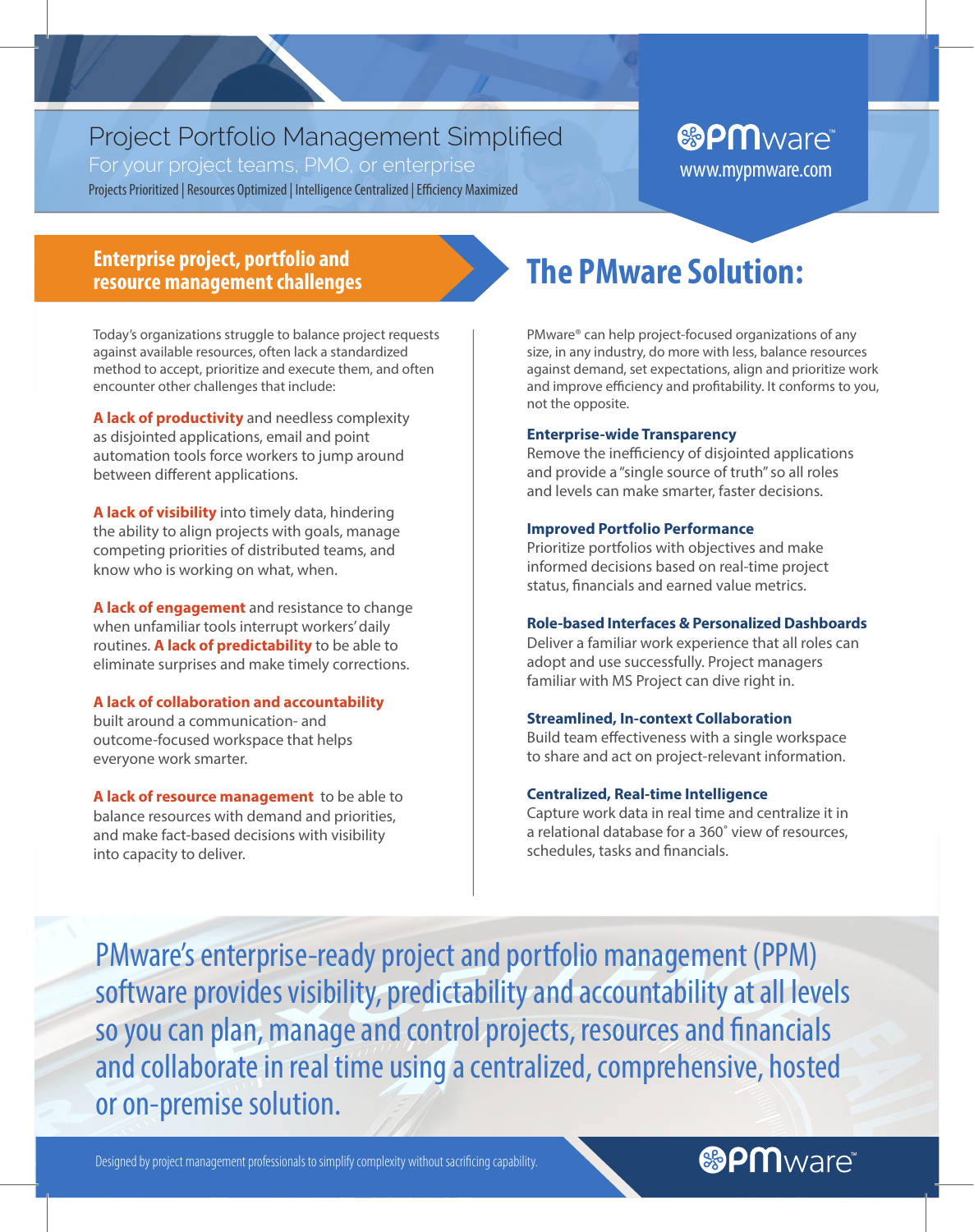# Visibility, Predictability & Accountability for All

One version of truth, for all to share

Projects Prioritized | Resources Optimized | Intelligence Centralized | Efficiency Maximized

# **&PM**ware® www.mypmware.com

## **Executives**

- Get a clear snapshot of your portfolio of projects.
- Gain early insight into potential project slippage to take corrective actions in real time.
- Grasp resource capacity / demand by role to maximize utilization.

# **Product Managers**

- Balance and score projects and portfolios against KPIs with built-in monitoring.
- Enjoy easy click drill-down to source information for real-time status reporting.
- Use "what-if" scenarios to see the impacts of changing priorities.

# **Resource Managers**

- Identify / protect key resources, managing priorities and go / no go decisions at the portfolio level.
- Coordinate resources' work amongst competing project management requests.
- Gain control through visibility and approval of forecasted and actual resource work.

# **Program/Portfolio Managers**

- Align project portfolio and resource allocation with strategic vision.
- · Identify and select profitable projects; eliminate risky ones.
- Set priorities, objectives and constraints and monitor metrics.

# **Project Managers**

- Gain visibility over your projects and build effective
- distributed teams using interactive Gantts.
- 

# **Internal / Outsourced Team Members**

- Enjoy a role-based view of your world, which clarifies<br>assignments / priorities resulting in less work.
- Identify and escalate issues early to minimize risk.
- Enjoy shared success through team visibility and collaboration.

# What we do

**a**po

# Provide<br><u>VISIBILITY</u> INTO ...

- Project status, resources, issues, unplanned work, action items, risks and workflows.
- Impact of changes across the organization.
- Execution history plan / actuals, financials, changes, documents, discussions - via a central repository.

### **Enable PREDICTABILITY...**

· Increase repeatability in planning.

apo

- · Automate / enforce processes to flatten learning curves, lower error rates and increase consistency.
- · Examine "what-if" scenarios, compare predictions, and make trade-offs using live data.

# Ensure<br>*ACCOUNTABILITY* ...

· Synchronize teams on projects and tasks across geographies.

**QP** 

- · Make all tasks and events self-documenting and auditable.
- · Clarify responsibilities, proactively resolve conflicts and escalate issues.

### Designed by project management professionals to simplify complexity without sacrificing capability.

# **®PM**ware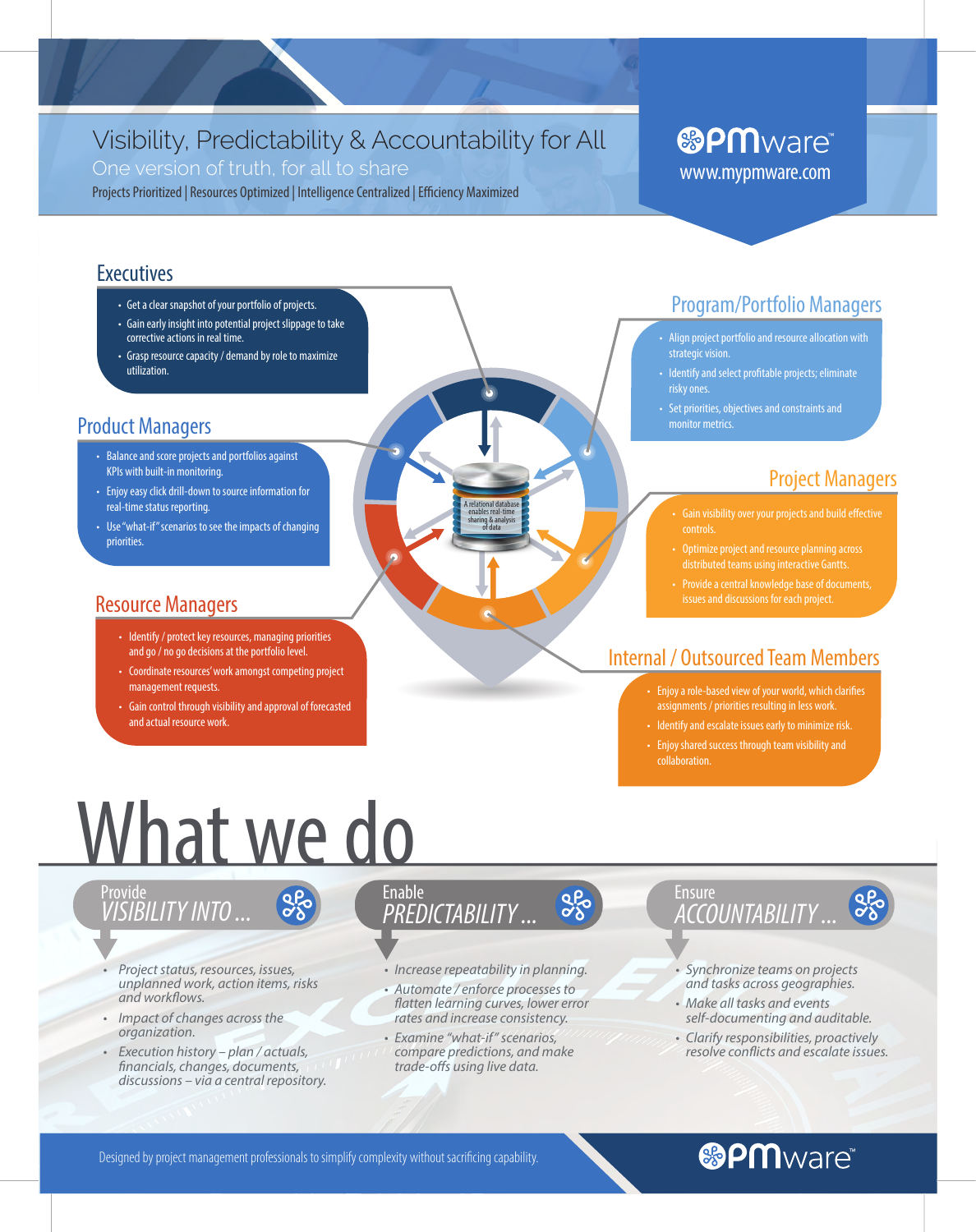# Plan with Intelligence

### Do more with less

Projects Prioritized | Resources Optimized | Intelligence Centralized | Efficiency Maximized

From start to finish, whether you're in product development, information technology (IT), the project management office (PMO) or the nonprofit sector, PMware empowers project-focused organizations of all sizes, in all industries, to frst choose their projects with vision and the capacity to deliver, and then get their innovations to market or fnish projects… faster.

# **Demand Management & Portfolio Planning**

### Align portfolio of initiatives and projects with business strategy and capacity to deliver

A customizable project request form allows organizations to determine what data is important for selecting their projects. Any stakeholder can request a new project that then goes through an objective, centralized vetting process for auditing, prioritizing and tracking. Portfolio managers score and rank projects based on:

- Project objectives
- Extensive ROI analysis
- Capacity to deliver

The goal: Quickly and efficiently evaluate, score, prioritize, and advance the most promising ideas. Top-down and bottom-up portfolio planning ensure that your plans are always connected to real-time execution and resource capacity visibility.

### **Project Planning & Management**

#### Roadmap your strategy for successful execution

A robust planning and scheduling engine lets project managers easily scope, size, estimate, schedule, staff and set a baseline for measuring success and progress of a project.

Keystroke compatibility to MS Project lets project managers jump in without a learning curve, using familiar Gantt charts with drag-and-drop interactivity. They can:

- Establish timelines with milestones, due dates, deliverables, and interdependencies
- Model the impact of changes to optimize schedules
- Easily import or export MS Project data as needed

Predictive, multi-user and multi-project execution technology lets you handle even the largest project plans dealing with inter-project dependencies, resource leveling and geographically distributed teams.

# **Resource Planning & Management**

### Put the right resources on the right projects

Select and deploy resources considering skillset, experience, availability, current / future workload and organizational goals. With a few mouse clicks:

- Identify overloaded and underutilized resources
- Run hypothetical scenarios to see impact of changes
- Resolve conflicts according to overall priorities
- Locate alternative skilled resources when necessary

Allocate your resources optimally and reallocate them quickly when needed, keeping the resources of your entire organization - even contractor resources - working on the right things at all times.





# **&PM**ware®

www.mypmware.com

Portfolio: Project Reque

320230.88

Designed by project management professionals to simplify complexity without sacrifcing capability.

**®PM**ware®

|                            |                           |                        |                                                       |        | Column Set | (Custom) |
|----------------------------|---------------------------|------------------------|-------------------------------------------------------|--------|------------|----------|
| <b>Project Name</b>        | Type                      | <b>Total KPI Score</b> | Planned Total Cost Actual Total Cost Expected Revenue |        |            |          |
| Weights                    |                           |                        |                                                       |        |            |          |
| <b>Ch</b> Project Requests | Balanced Cost & Agilty    | 713.5                  | \$0.00                                                | \$0.00 |            | \$0.00   |
| <b>A</b> Project A         | intrastructure<br>$\sim$  | 32.5                   | \$0.00                                                | \$0.00 |            | \$0.00   |
| A Project B                | Transactional<br>$\sim$   | 28.0                   | \$0.00                                                | \$0.00 |            | \$0.00   |
| A Project C                | $\omega$<br>Informational | 32.5                   | \$0.00                                                | 50.00  |            | \$0.00   |
| <b>A</b> Project D         | Transactional<br>$\sim$   | 28.0                   | \$0.00                                                | \$0.00 |            | \$0.00   |

Edit View Tools Activity Reports Help

 $0.016644$  \*\*\*\* 00 04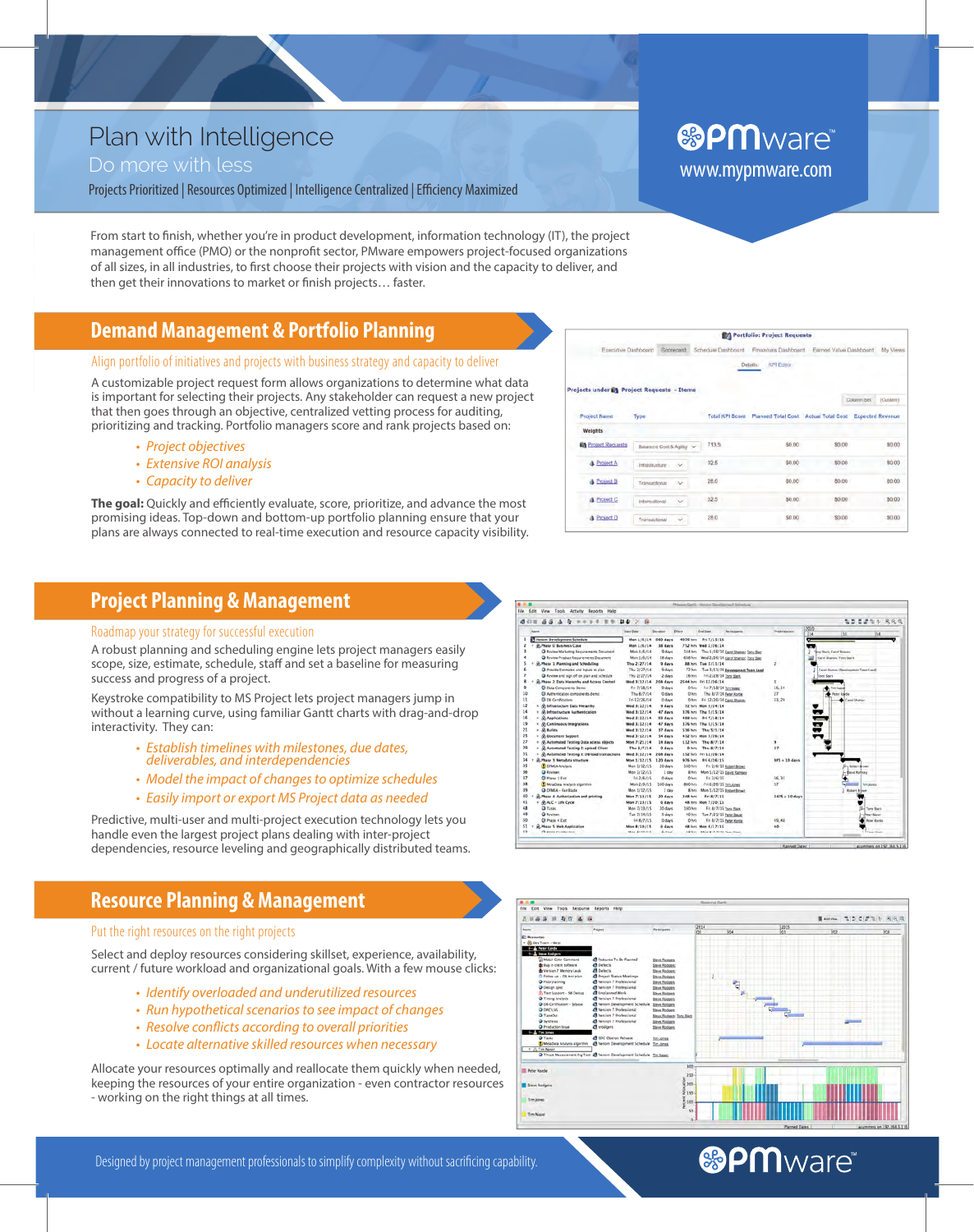# Execute with Precision

Empowered teams work confidently, perform as planned Projects Prioritized | Resources Optimized | Intelligence Centralized | Efficiency Maximized

# **In-Context Collaboration & Work Management**

#### Manage projects, focus resources and drive progress toward overall goals

After removing the distractions of email, spreadsheets and other disjointed applications, teams are now aligned on an integrated, communication- and outcome-focused workspace designed for team success. Role-based dashboards clarify assignments and priorities across projects, enabling everyone to work smarter. Real-time updates keep everyone in synch.

Team members can:

- View tasks / due dates
- Update status
- Identify / escalate issues
- Share files
- Record progress
- Discuss projects
- Send internal messages
- Track their time

PMware also manages the distractions – unplanned work requests, defects, issues, action items and even vacations – that divert teams from project activities.

Data captured in real time while executing projects and dealing with distractions provides immediate insight into resources, schedules, tasks and fnancials.

With comprehensive insight, you can:

- Manage issues, gates, and exceptions
- Manage multiple schedules and baselines
- Re-assign or add resources as needed
- Re-prioritize activities to meet objectives

### **Centralized Communications & Documents**

Communicate within the system to create efficiency and an audit trail

Never again dig through emails to fnd relevant information. PMware keeps a knowledge base and history of documents, fles, issues and discussion threads for each project, complete with a full-text search engine. Collaborate with internal and external stakeholders, such as clients or partners, to edit documents and manage the workflow approval process.

Communicate in context of either a task or the overall project:

Upload documents and references and send links to team members

Create discussions and send to specifc people or everyone in the project

Associate documents to other libraries such as MS Sharepoint

### **Simply, PMware enables you to:**

Choose projects with vision and the capacity to deliver, accurately estimate and plan work, assign staff and other resources, collaborate on work, achieve fnancial control, identify and mitigate project risks, and manage a project lifecycle from request to delivery.

# **&PM**ware www.mypmware.com







Main Resources Subtasks Discussions Dependencies Financial

| Related Task: O Design Spec.                                                                       |                                                                                                                                                        |                                                    |
|----------------------------------------------------------------------------------------------------|--------------------------------------------------------------------------------------------------------------------------------------------------------|----------------------------------------------------|
| Steve.<br>I will provide the complete specifications by close of business next Friday.             | $\Box$ $P_{\bullet}$ Tim Jones<br><b>B</b> Steve Rodgers<br><b>EL Alex Summers</b><br><b>B</b> System Administrator<br><b>Remove Checked Observers</b> |                                                    |
| Copic Search & Altachments<br>Send Message<br>Messages ( refresh messages)<br><b>Steve Rodgers</b> | ↖                                                                                                                                                      | Please provide more details.                       |
| Mar 13, 2017 4:47:58 PM                                                                            |                                                                                                                                                        |                                                    |
| <b>System Administrator</b>                                                                        |                                                                                                                                                        | The hardcopies have been filed.                    |
|                                                                                                    |                                                                                                                                                        |                                                    |
| Mar 13, 2017 4:47:24 PM<br><b>Steve Rodgers</b><br>Jun 22, 2016 12:45:22 PM                        |                                                                                                                                                        | I think it will take 15 hours                      |
|                                                                                                    |                                                                                                                                                        | Please update requirements document for this work. |
| <b>Alex Summers</b><br>Jan 7, 2016 4:03:48 PM<br><b>Steve Rodgers</b><br>Oct 13, 2015 6:31:17 PM   |                                                                                                                                                        | ök                                                 |



# **®PM**ware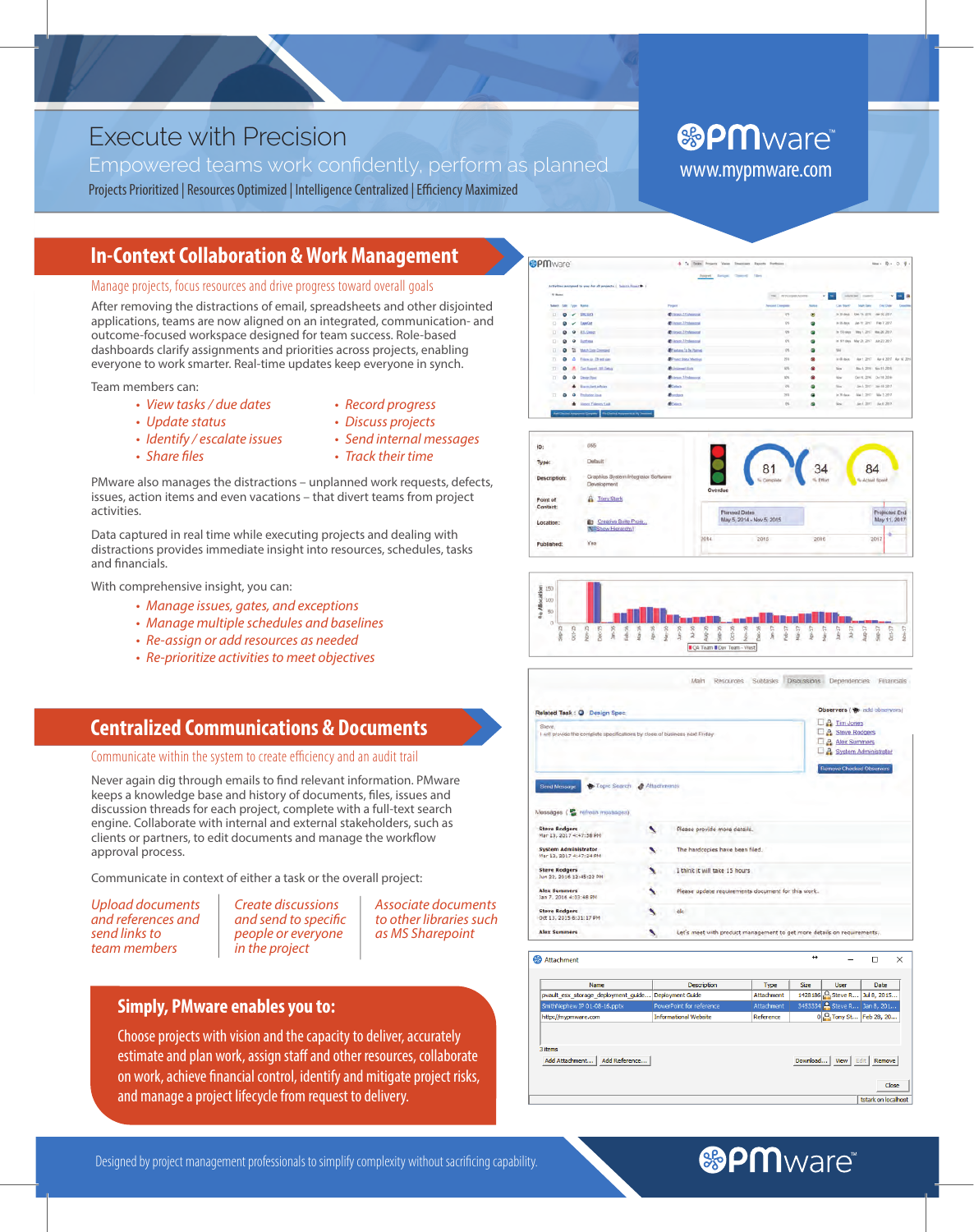# Manage with Insight

Maximize efficiency & profitability

Projects Prioritized | Resources Optimized | Intelligence Centralized | Efficiency Maximized

# **&PM**ware® www.mypmware.com

# **Portfolio Management**

Make decisions and early corrections to maximize efficiency and profitability

Changes in course are inevitable, and PMware enables proactive vs. reactive change management. Get early warning to prevent unwelcome surprises.

With built-in status monitoring and live data, you'll continually analyze and balance projects, portfolios and resources against Key Performance Indicators  $(KPIs)$ :

- Measure the health of projects, financials and resource allocation.
- Use "what if" scenarios to see how changes will impact schedules, costs and staffing.
- · Identify when projects are moving off track.

The goals:

- Make timely corrections to minimize risk, reduce loss<br>and optimize ROI across your portfolio.
- Respond to fast-changing priorities and unforeseen changes in your company and industry.
- Automatically update stakeholders when changes affect them so they can take action sooner.



olio: Tony Stark's Wor

Eg ro

 $\times$ 

ed Attention @ On Track

### **Analytics & Reporting**

Provide comprehensive project management intelligence to all roles

From executives to individual contributors, PMware provides easy access to the analytics you need to make informed decisions. Simple, flexible dashboards, views and reports leverage live data to provide insight. View up-to-the-minute status on:

- Project schedules
- Deadlines
- Tasks
- Critical path overviews
- 
- Resource loads • Overdue milestones
- Project effort comparisons
- Risk versus reward

Create reports and graphical views including bubble charts, pie charts and more. Whatever you need to see at a moment in time, PMware can provide it.

# **Financial Management**

#### Track costs and manage the bottom line

PMware helps you budget and forecast planned costs and benefits. Compare planned and actual costs across both labor and capital to understand the relationship among schedules, delivery and total cost.

- Analyze the earned value of your projects and portfolios.
- Monitor time, budgets and expenses for billable and non-billable activities.
- Track labor costs by either role-based or individual billing rates.
- Assign billing codes for accurate accounting.



# **<sup>®PMware®**</sup>